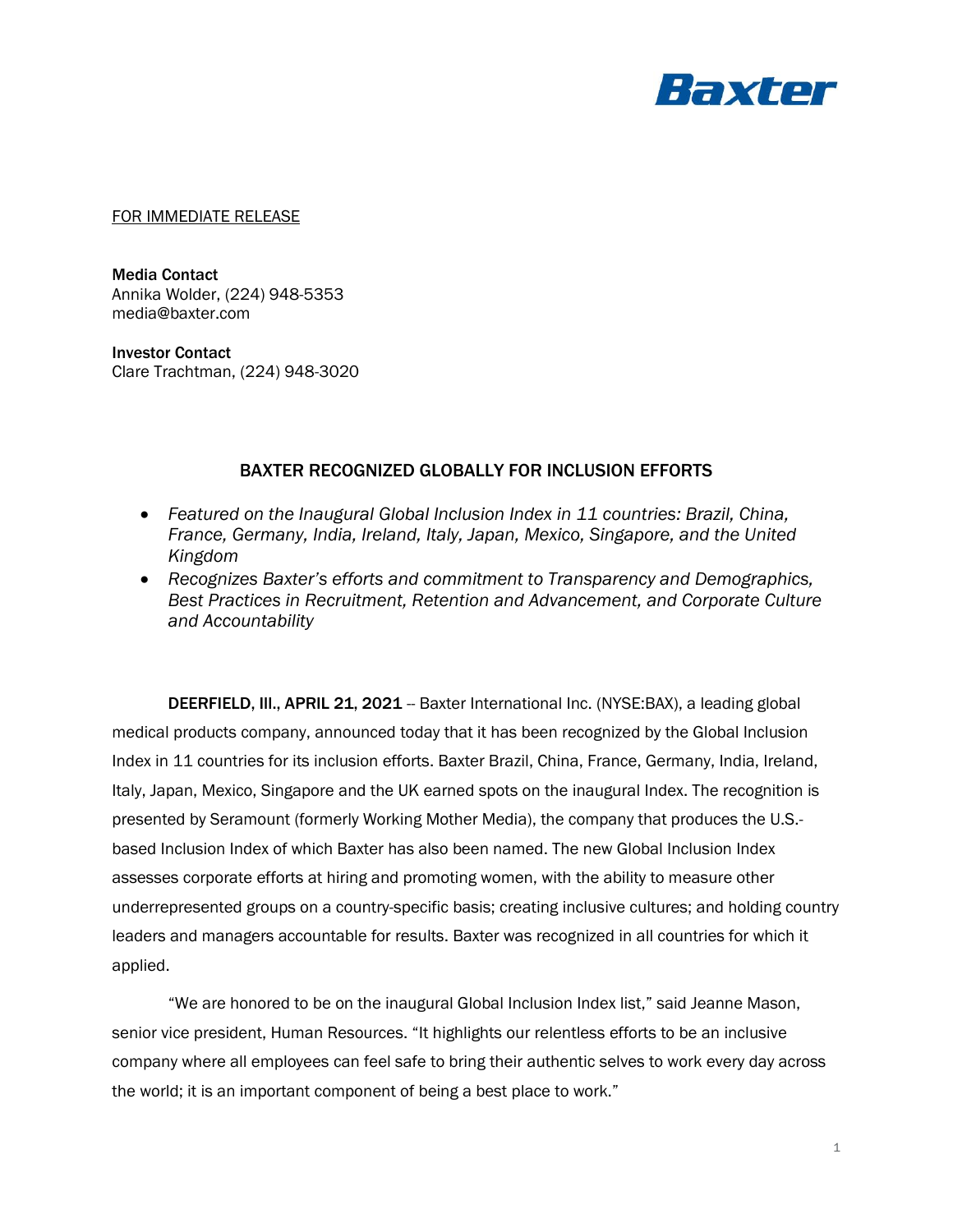

Baxter's region and country leaders build on Baxter's global diversity and inclusion goals by creating a diverse and inclusive environment in a manner that aligns with local needs and cultures.

"Moving more women into leadership positions in Europe is a priority. Each of Baxter's 21 European business leaders sponsor at least one woman in the company, advocating for responsibilities that will position sponsees to grow and excel professionally," says Andrew Goldney, vice president, Medication Delivery and Pharmaceuticals in Western Europe and head of the Regional Inclusion & Diversity Council. "We are seeing our efforts make an impact and help women progress their careers at Baxter."

Baxter has been recognized by multiple organizations for its diversity and inclusion (D&I) practices. The company continues to be featured on Forbes' 'America's Best Employers for Diversity' and 'America's Best Employers for Women' list. Baxter is also a Seramount (Working Mother) 100 Best Company, a Best Company for Dads and one of The Top Companies for Executive Women. Baxter has consistently received a top score of 100% on the Human Rights Campaign Foundation's Corporate Equality Index and has secured a top 10% spot on both the Diversity Best Practices Inclusion Index and the Disability Equality Index. Additionally, the company has received numerous regional and country-specific recognitions across the globe. More information on Baxter's global D&I work can be found [here.](https://www.baxter.com/careers/inclusion-diversity)

Seramount's Global Survey included 30 questions dealing with women's demographics and best practices in hiring and advancement, including diverse interview slates, mentoring and sponsorship, local Diversity, Equity & Inclusion (DE&I) structure, and accountability measures by the in-country CEO or country head. The only common demographic measured everywhere is gender, although other demographics increasingly are assessed in specific countries, especially age and disability. Companies were invited to apply in each of these 15 countries: Argentina, Brazil, Canada, Chile, China, France, Germany, India, Ireland, Italy, Japan, Mexico, Singapore, Venezuela and the United Kingdom. They did not have to apply in every country, but to qualify for the index in each country, the company needed a score of 60 percent.

## About Seramount